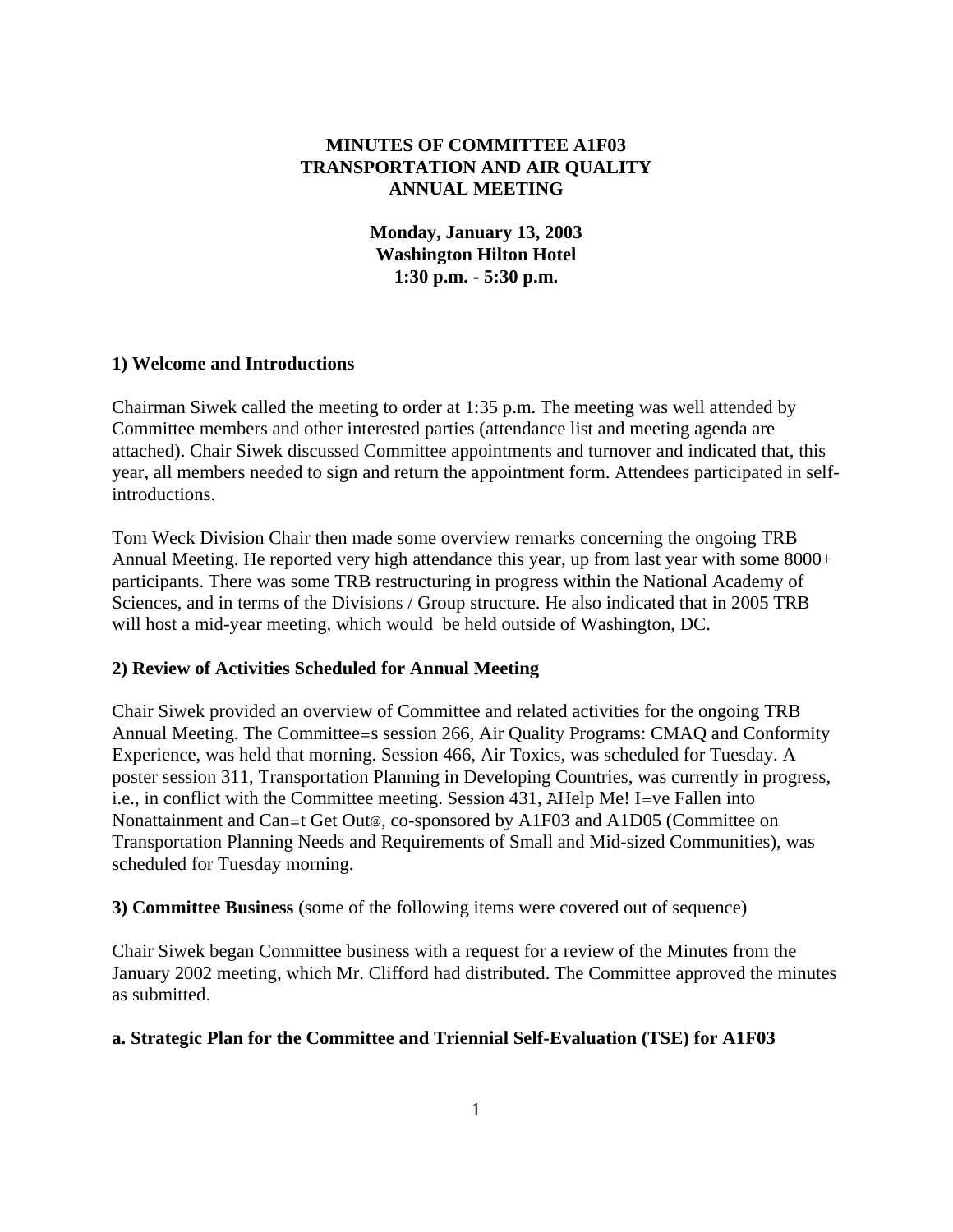Chair Siwek inquired whether an approved Committee scope was in the TRB database? Mr. Guensler reported that it was in the TSE, but the TRB database would have to be checked. Volunteers for the task of reviewing the TSE and Strategic Plan to check that they were in synchronization included: Chris Saricks, Mike Savonis and Peter Kleeman. There was some discussion of preparing a listing of papers published by the Committee over the last three years (those presented at the Winter meetings at a minimum, but also to include the Summer meetings, if the papers were exceptional). Mr. Guensler said that he did not have a list at the ready, but could possibly >unarchive= emails or other reports to develop such a list. Sbsequently a list was provided by Freda Morgan of TRB.

### **b. New Members and Openings on Membership Roster**

Chair Siwek reported that Committee memberships for the year were being finalized for both new members and continuing members, including two new young members (under age 30).

### **c. Subcommittee Status Reports**

Chair Siwek opened the topic for discussion. Chris Grant led off with a report on the Communications Subcommittee. Information was available on the web page (www.A1F03.org), including meeting information and presentations. Chris will post the presentations from the #266 and #466 sessions if the presenters email him the information.

Shauna Hallmark followed with a report on the Project Level Analysis (formerly called the Signalized Intersection) Subcommittee, which included initiation of a >state of the practice= survey of MPOs.

Other reports included: (1) Mike Savonis, Chair of the TCM Subcommittee, who distributed a handout for review and comment, on the Subcommittee=s mission statement and web site; (2) Matt Barth and Rob Ireson, co-chairs of the membership Subcommittee. Discussion ensued under Student Activities, regarding a student paper competition proposal. The competition could take place under a larger framework than just the A1F03 Committee, possibly extending to all of Group 1. It was emphasized that strict rules would be necessary for the competition, for both students and judges. The Committee passed a motion to approve the proposed student paper competition and Randy Guensler, Mohan Venigalla, Roger Wayson and Matt Barth are charged with developing and implementing the competition. .

Under the Mobile6 Outreach Subcommittee, Chair Siwek passed Chairmanship of the Subcommittee to Cecilia Ho. She reported on a new grant to AMPO (Association of Metropolitan Planning Organizations) which would address modeling issues, air quality issues and outreach.

Although John Zamurs, Chair of the Research Needs Subcommittee, could not be present, there was some discussion of the topic, including: outreach and coordination via the annual Environmental Research Needs Conference; emphasis on fine particulate matter and air toxics;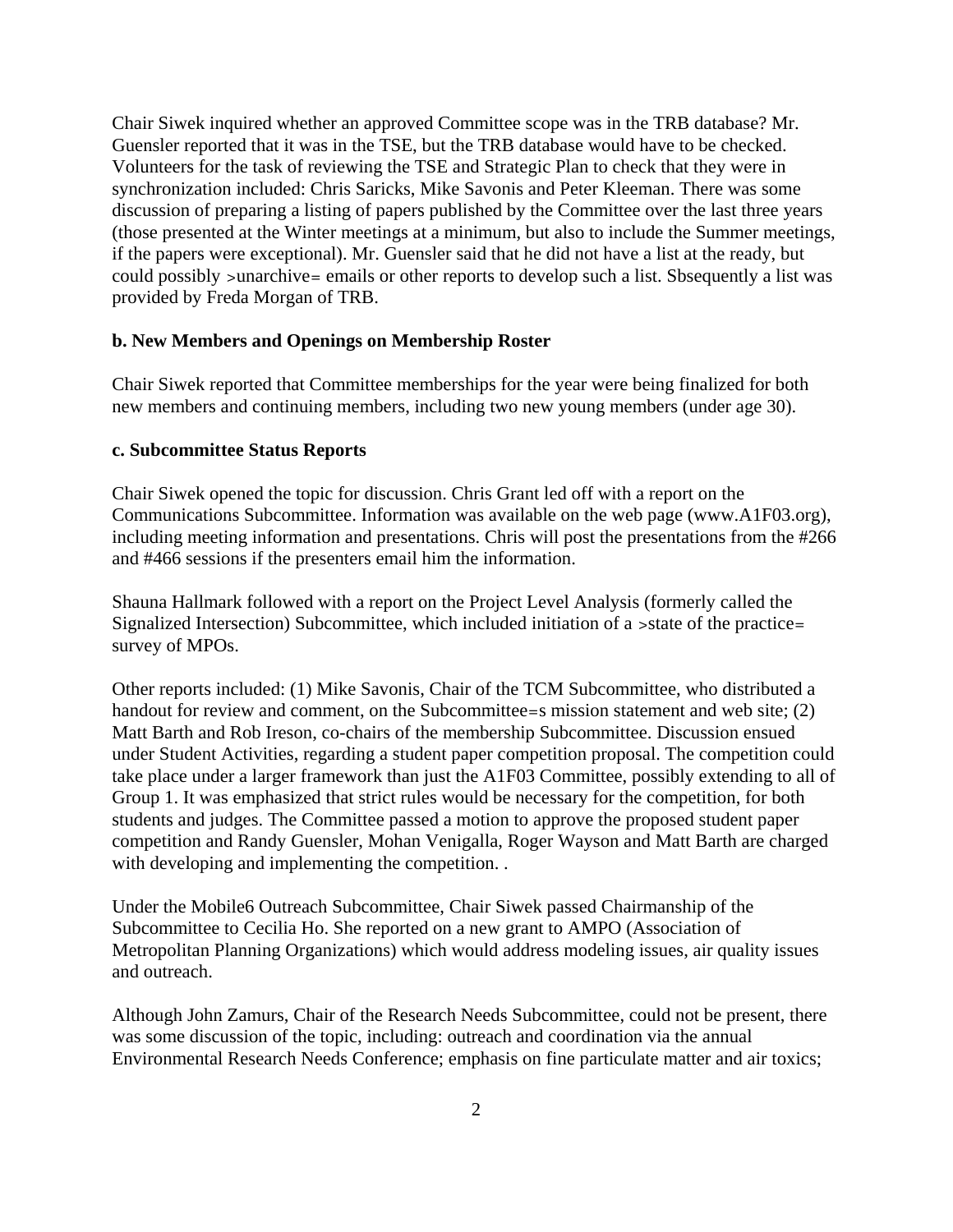and a new National Highway Institute project on Estimating Regional Emissions. It was reported that NCHRP has about \$20 million a year for research.

## **d. 2002 Summer Meeting**

Chris Saricks provided a brief report on the meeting held in July 2002 in Port Huron, Michigan. The meeting was very informative. It was co-sponsored by three committees: energy, alternative fuels, and air quality, and included a diverse group of attendees. Attendance was low, however, possibly due to nearness to the holiday weekend and other national meetings. Meeting materials and a synopsis are on the Committee web site.

### **e. 2003 Summer Meeting**

This item was discussed under agenda item 3)i.iv. below.

# **f. Finance Update**

Roger Wayson reported the current Committee Treasury balance at \$3,230.18, and indicated that some additional monies would be reimbursed from the Summer Meeting. Other sources of funds could raise this total higher and there was discussion of possible disbursements, e.g., funds for the student paper competition discussed earlier. \$500 stipends were proposed to Rob Ireson, Shauna Hallmark and Mohan Venigalla for their work and expenses on the 2001 Summer Meeting. The Committee approved the motion. Roger Wayson is charged with getting these checks out to Shauna, Mohan, and Rob.

# **g. Assignment of Responsibilities for 2003 Activities**

i. Paper Review

Mohan Venigalla reported on the paper review process for the 2003 Annual Meeting. The Committee received a total of 29 papers (28 papers plus a 110 page >thesis=), 22 of which were on modeling. Of these, 16 are at the poster session; 8 - 10 might be published. Randy Guensler indicated that publication is a TRB decision with only about 30% of the papers advancing. All paper reviews occurred electronically and it was a very successful process.

# **WE NEED A VOLUNTEER(S) TO MANAGE THE PAPER PROCESS THIS YEAR**. PLEASE EMAIL SARAH IF INTERESTED.

# ii. Summer Meeting

There was considerable discussion regarding a Committee Summer Meeting and whether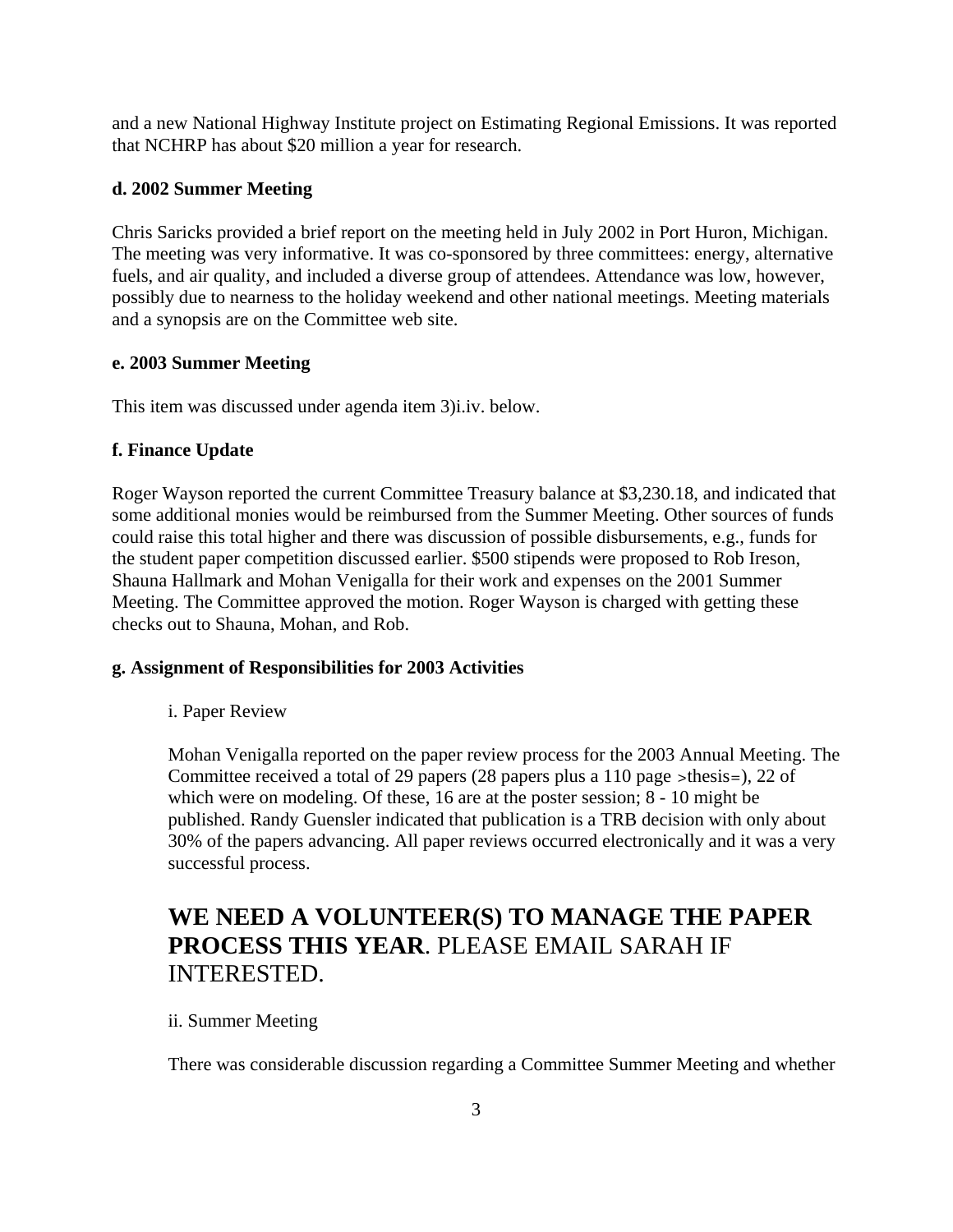to hold our own meeting or to combine it with another planning committee meeting, e.g., ASCE. It was agreed to hold the meeting in conjunction with the multi-committee meeting in Portland, Oregon from July 13-18. **PLEASE SEE THE TRB WEBSITE FOR DETAILS AS THEY ARE DEVELOPED.** Ken Adler, Jennifer Dill, Susan Lee and Mohan Venigalla agreed to team up to explore the possibilities for agenda and logistics. **We have committed to a session on innovative ways to reduce emissions (on and off road) and seek interested presenters. Please indicate interest to Jennifer Dill and Mohan Venigalla**. **We are also assisting TRB staff in a session on emissions trading which should complement the innovative strategies session. Ideas or volunteers for speakers, please contact Jennifer Dill and Mohan Venigalla.**

### iii. Officers

Roger Wayson and Mike Clifford agreed to continue their duties in 2003 as Treasurer and Secretary, respectively.

iv. Sessions for 2004

The Committee discussed different approaches for organizing the 2004 meeting: specific themes / platforms vs. a more general call for papers within the overall topic of transportation / air quality. Discussion also included different areas within a given topic such as Models and Methods, Data and Practical Experience, and Policy Issues. **Rob Ireson, Brian Bochner and Guido Schattanek volunteered to draft some ideas for circulation. Please note we need to have all session information together on June 15 with the call for papers in MAY.** 

### v. Workshop for 2004

It was agreed that we would do an all day workshop at the January 2004 meeting. Possible workshop topics were suggested, including: New Air Quality Standards; associated Geographical Implications, e.g., possible multiple state / MPO nonattainment areas and early action compacts; Models; Microscale Analysis. Karen Heidel, Shauna Hallmark, Mike Clifford, and Dan Drake volunteered to organize such a workshop, on the Transition to Mobile6. **PLEASE NOTE THE WORKSHOP AND ALL DETAILS MUST BE COMPLETED BY JUNE 15 TO APPEAR IN THE PROGRAM**.

vi. Liaison with Other Committees

The following participants reported on activities for their group:

| Chris Saricks  | $\sim$ 100 $\mu$ | Transportation and Land Use                       |
|----------------|------------------|---------------------------------------------------|
| Rob Ireson     | $\sim$ 100 $\mu$ | Urban Transportation Data and Information Systems |
| Brian Bochner- |                  | <b>Transportation Demand Management</b>           |
| Mike Savonis   | $\sim$ 100 $\mu$ | <b>Sustainability Task Force</b>                  |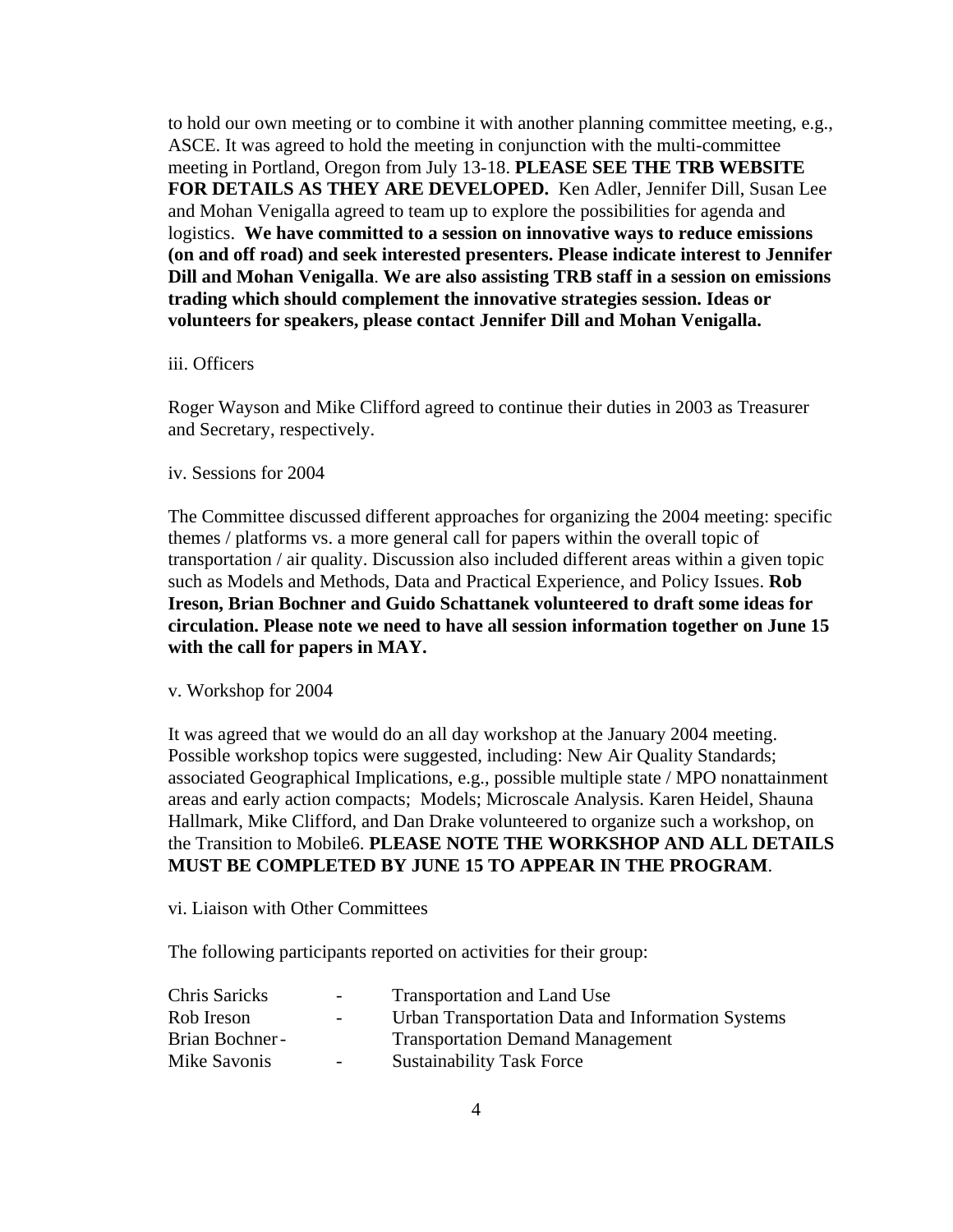| Mike Clifford   | $\overline{\phantom{0}}$ | <b>Planning Applications</b>             |
|-----------------|--------------------------|------------------------------------------|
| Karen Heidel    | $\overline{\phantom{0}}$ | Paratransit                              |
| Chris Grant     | $\sim$                   | <b>Environmental Impacts of Aviation</b> |
| John Suhrbier   |                          | <b>Environmental Justice Task Force</b>  |
| Mohan Venigalla | $\overline{a}$           | <b>Small and Mid-sized Communities</b>   |

The Committee recessed at 3:15 p.m. for a short break. After Chair Siwek reconvened the Committee at 3:25 p.m., Ron McCready gave a status report on NCHRP program activities, and discussed a proceedings report on Research Needs, and a new >quick response= contracting approach, i.e., task orders less than \$100,000 and extending for less than one year.

## **4) Presentations**

The presentations began with Dave Brzezinski covering the MOVES model, EPA=s next generation mobile source emissions factor model. Then Wayne Kober did a presentation on the AASTHO Center for Environmental Excellence. Robb Barnitt of TIAX LLC did a presentation on the Gateway Cities Volutary Diesel Emission Reduction Program for Heavy Duty Trucks. There was also a presentation by CSI on recently completed research.

### **5) Other Business**

## **6) Adjournment**

Chair Siwek adjourned the meeting at 5:30 p.m.

*Respectfully submitted, Michael J. Clifford Committee Secretary*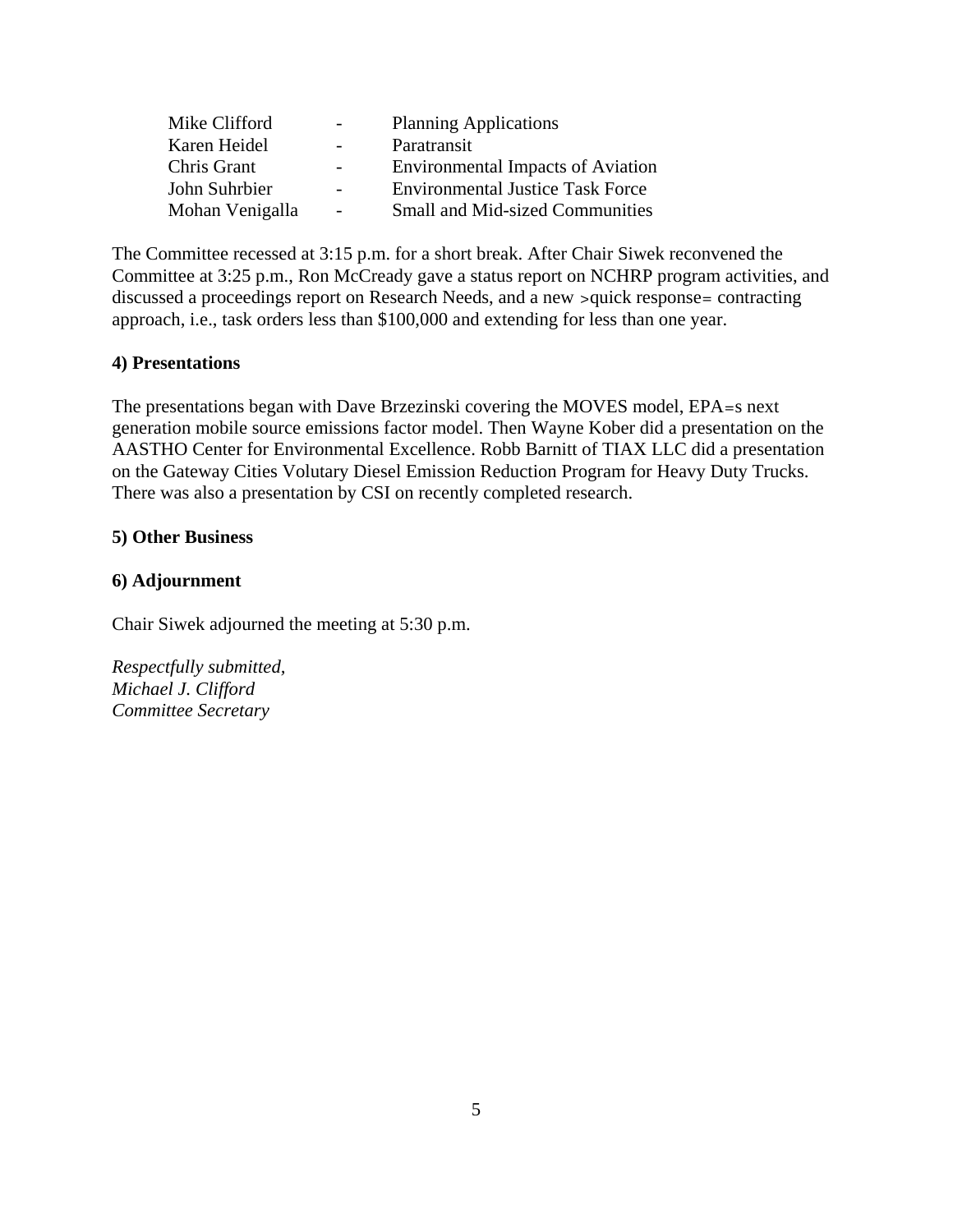# **TRANSPORTATION RESEARCH BOARD Committee Roster** DIVISION A - TECHNICAL ACTIVITIES GROUP 1 - TRANSPORTATION SYSTEMS PLANNING AND ADMINISTRATION Neil J Pedersen, Chair SECTION F - ENVIRONMENTAL CONCERNS Thomas L Weck, Chair

### **A1F03 TRANSPORTATION AND AIR QUALITY**

| Chair                | Ms Sarah J Siwek<br>President<br>Sarah J Siwek & Associates Inc<br>8433 Holy Cross Place<br>90045-2634<br>Los Angeles<br>CA –<br>Phone: 310-417-6660 x224<br>Fax: 310-417-6670<br>Email: ssiwek@aol.com                                                         | $2/1/2002$ * | 1/31/2005 ** |
|----------------------|-----------------------------------------------------------------------------------------------------------------------------------------------------------------------------------------------------------------------------------------------------------------|--------------|--------------|
| <b>TRB Staff Rep</b> | Ms Kimberly M Fisher<br>Transp Plng & Environ Analysis<br><b>Transportation Research Board</b><br>Technical Activities (Div A)<br>500 Fifth Street NW<br>DC.<br>20001<br>Washington<br>Phone: 202-334-2968<br>Fax: 202-334-2003<br>Email: kfisher@nas.edu       |              |              |
| Member               | Dr Matthew J Barth<br>Professor<br>University of California - Riverside<br><b>Ctr for Environmental Rsch &amp; Tech</b><br>1084 Columbia Avenue<br>Riverside<br>CA.<br>92507<br>Phone: 909-781-5782<br>Fax: 909-781-5744<br>Email: barth@cert.ucr.edu           | 2/1/1996 *   | 1/31/2005 ** |
| Member               | Mr Michael J Clifford<br>Systems Plng Apps Director<br>Washington Council of Governments<br>Dept of Transp Planning<br>777 N Capitol St NE Ste 300<br>Washington<br>DC.<br>20002-4226<br>Phone: 202-962-3312<br>Fax: 202-962-3202<br>Email: mclifford@mwcog.org | 1/19/1992 *  | 1/31/2005 ** |

\* Original appointment date Page 1 of A1F03

\*\* Term expires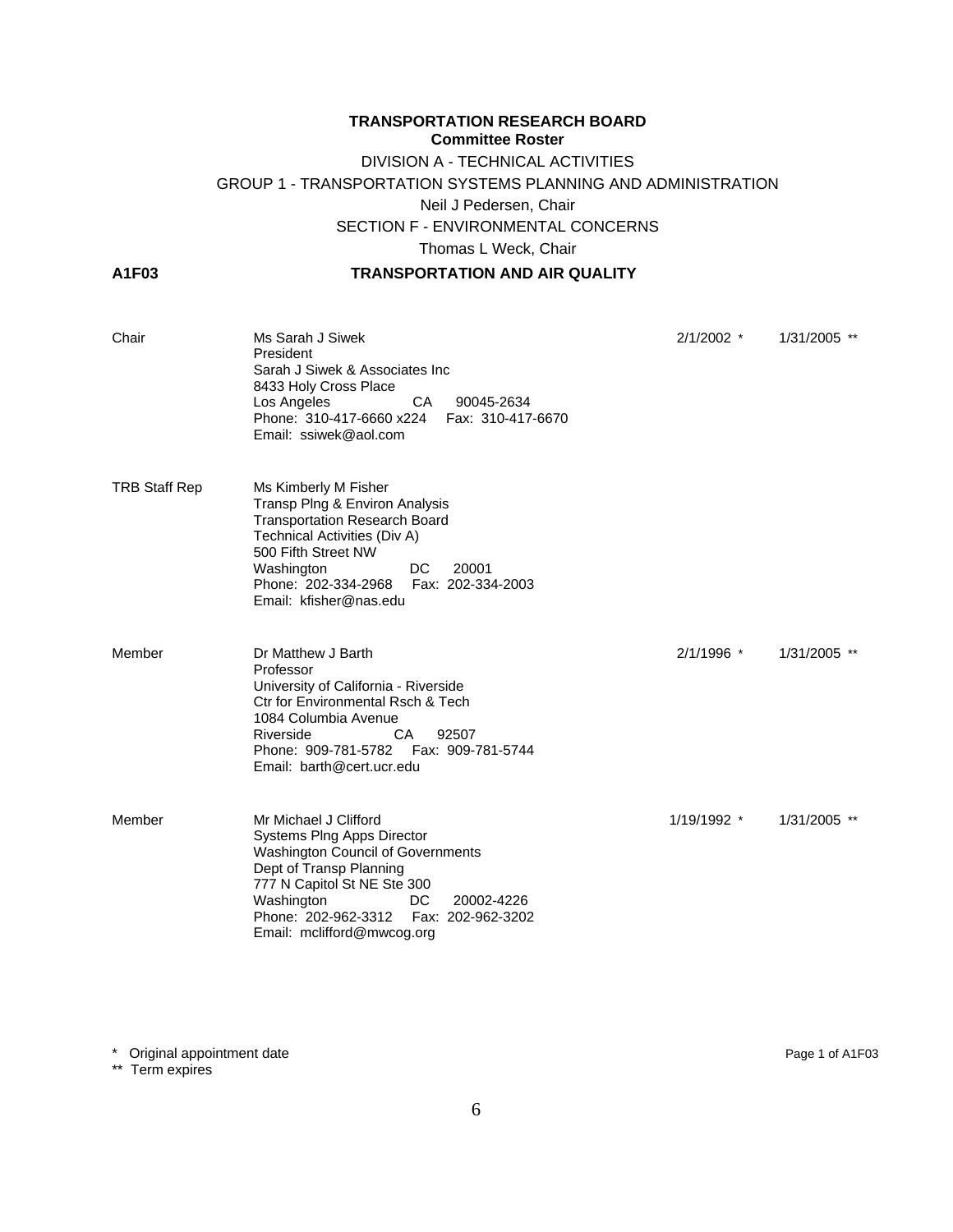| Member | Dr Christopher D Grant<br>Assoc Prof of Civil Engrg<br><b>Embry-Riddle Aeronautical University</b><br>Civil Engineering Dept<br>600 S Clyde Morris Blvd<br>Daytona Beach<br>FL.<br>32114-3900<br>Phone: 386-226-6665<br>Fax: 386-226-6747<br>Email: grantch@erau.edu                                                        | $2/1/2002$ * | 1/31/2005 ** |
|--------|-----------------------------------------------------------------------------------------------------------------------------------------------------------------------------------------------------------------------------------------------------------------------------------------------------------------------------|--------------|--------------|
| Member | Dr Randall Guensler<br>Associate Professor<br>Georgia Institute of Technology<br>Sch of Civil & Environ Engr<br>790 Atlantic Drive<br>GA<br>30332-0355<br>Atlanta<br>Phone: 404-894-0405<br>Fax: 404-894-2278<br>Email: r.guensler@ce.gatech.edu                                                                            | $2/1/2002$ * | 1/31/2005 ** |
| Member | Dr. Shauna Hallmark<br><b>Assistant Professor</b><br>Iowa State University<br>402 Town Engineering<br>Department of Civil Engineering<br>50011<br>Ames<br>IA.<br>Fax: 515-294-8216<br>Phone: 515-294-5249<br>Email: shallmar@iastate.edu                                                                                    | $2/1/2002$ * | 1/31/2005 ** |
| Member | Dr Karen J Heidel<br><b>Environmental Consultant</b><br>Arizona Department of Transportation<br>Room 231 Mail Drop 619E<br>205 S 17th Avenue<br><b>Phoenix</b><br>AZ<br>85007<br>Phone: 602-712-7760    Fax: 602-712-3066<br>Email: kheidel@dot.state.az.us<br>Mailing Address:<br>5741 E Paseo Cimarron<br>Tucson AZ 85750 | $2/1/1990$ * | 1/31/2005 ** |
| Member | Ms Cecilia Ho<br><b>Transportation Conformity Team Leader</b><br>Federal Highway Administration<br>400 Seventh St SW<br>HEPN-40<br>DC<br>20590<br>Washington<br>Phone: 202-366-9862<br>Fax: 202-366-3049<br>Email: cecilia.ho@fhwa.dot.gov                                                                                  | 2/1/2002 *   | 1/31/2005 ** |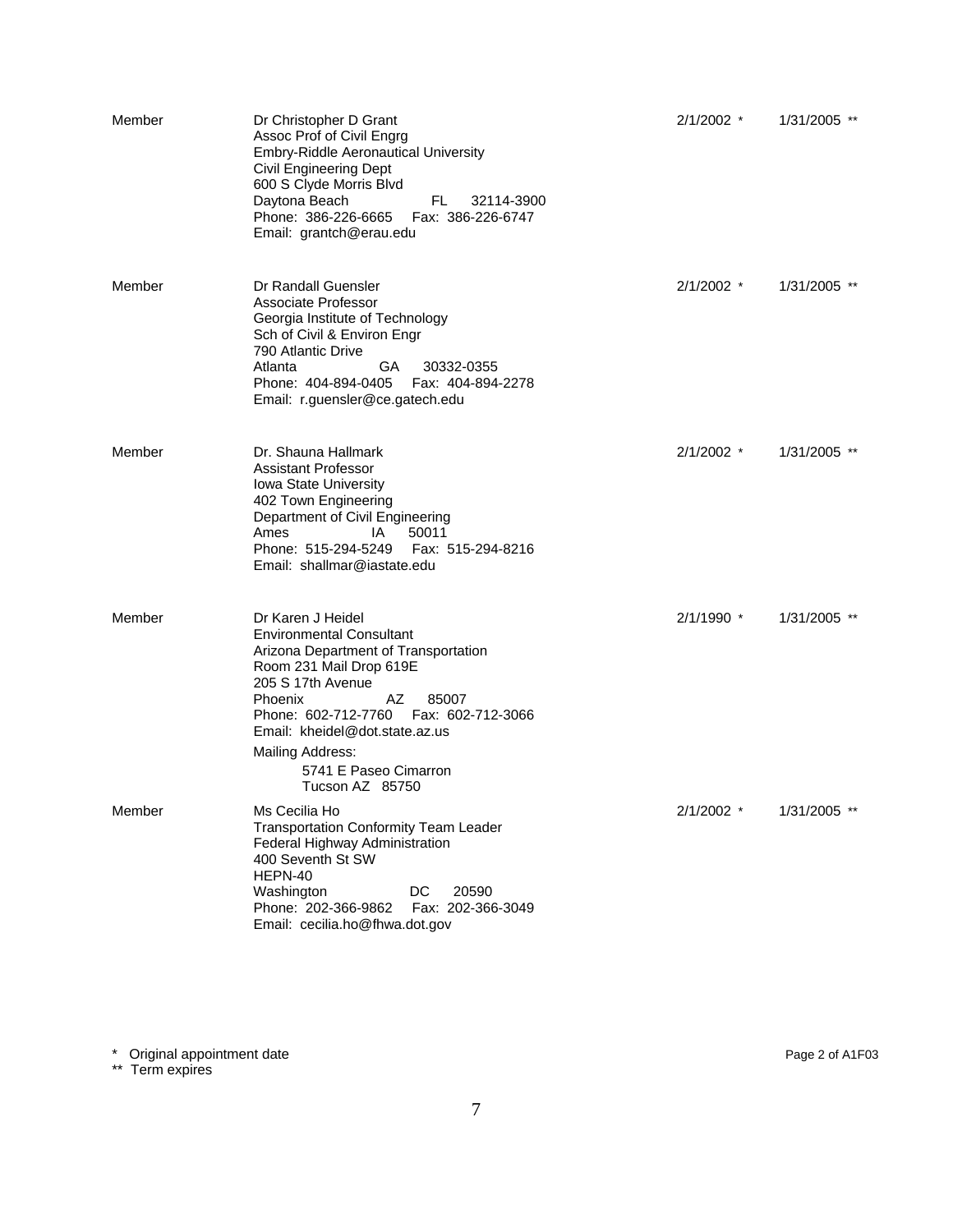| Member | Dr Robert G Ireson<br>Principal<br>AirQuality Management Consulting<br>161 Vista Grande<br>Greenbrae<br>CA.<br>94904-1135<br>Phone: 415-925-1440  Fax: 415-925-1440<br>Email: rob@aqmconsulting.com                                                                                                     | 4/19/1993 *  | 1/31/2005 ** |
|--------|---------------------------------------------------------------------------------------------------------------------------------------------------------------------------------------------------------------------------------------------------------------------------------------------------------|--------------|--------------|
| Member | Mr John W Koupal<br><b>Environmental Engineer</b><br>US Environmental Protection Agency<br>Office of Transportation and Air Quality<br>Assessment and Standards Division<br>2000 Traverwood Drive<br>Ann Arbor<br>MI<br>48105<br>Phone: 734-214-4942    Fax: 734-214-4816<br>Email: koupal.john@epa.gov | $2/1/2002$ * | 1/31/2005 ** |
| Member | Mr Michael F Lawrence<br>President<br>Jack Faucett Associates Inc<br>4550 Montgomery Avenue<br>Suite 300N<br><b>Bethesda</b><br>MD.<br>20814-3304<br>Phone: 301-961-8835<br>Fax: 301-469-3001<br>Email: lawrence@jfaucett.com                                                                           | 6/24/1991 *  | 1/31/2005 ** |
| Member | Dr William R Loudon<br>Natl Transp Planning Manager<br><b>DKS Associates</b><br>1956 Webster Street<br>Suite 300<br>Oakland<br>CA D<br>94612<br>Phone: 510-763-2061<br>Fax: 510-268-1739<br>Email: wrl@dksassociates.com                                                                                | 2/1/1996 *   | 1/31/2005 ** |
| Member | Dr David William Raper<br>Reader<br>Manchester Metropolitan University<br>Environ & Geographical Sciences<br><b>Chester Street</b><br>Manchester<br>M15GD<br>United Kingdom<br>Phone: 44-161-247-6213    Fax: 44-161-247-6332<br>Email: D.W.Raper@mmu.ac.uk                                             | 1/22/1999 *  | 1/31/2005 ** |

\* Original appointment date Page 3 of A1F03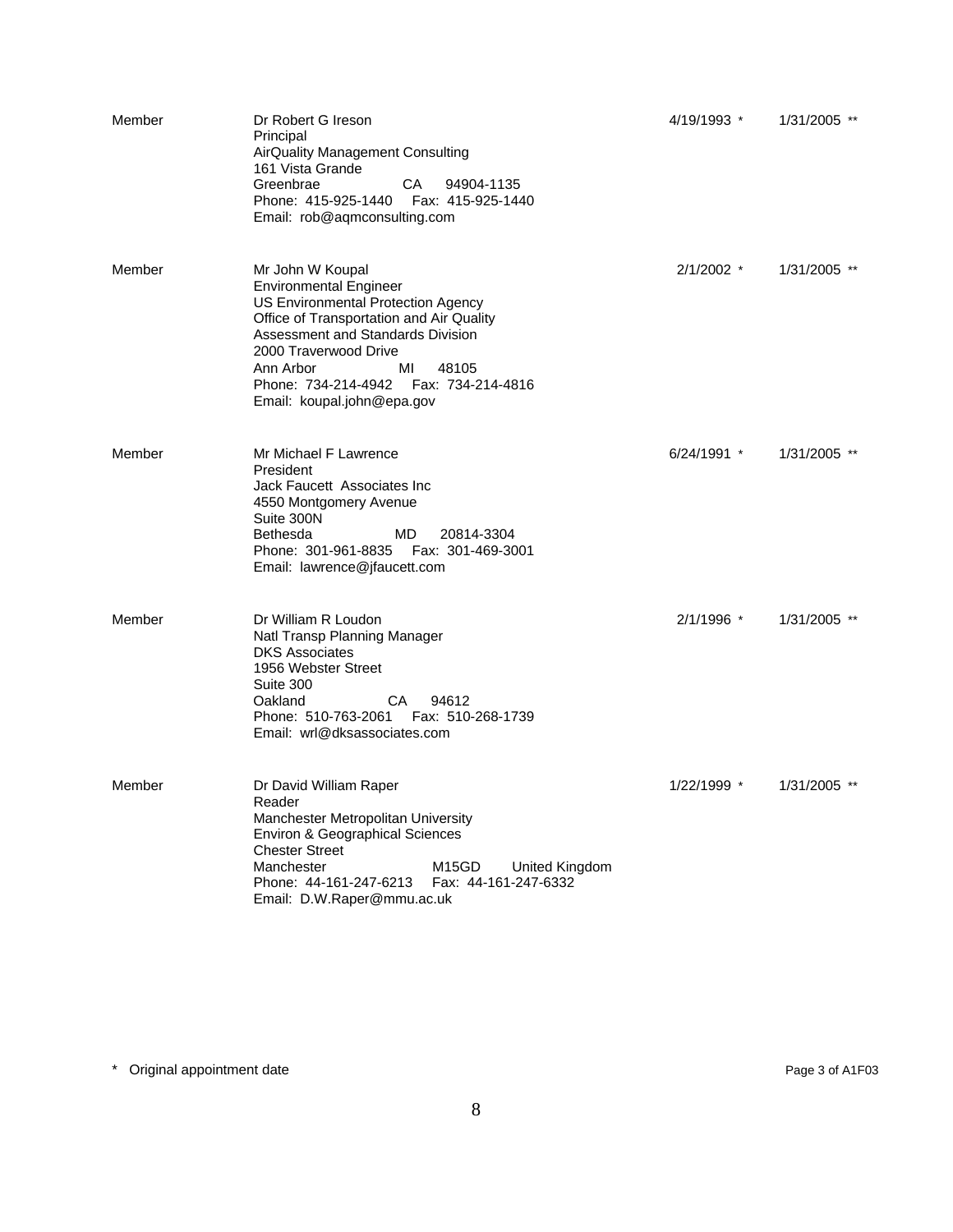| ** Term expires |                                                                                                                                                                                                                                                                                        |              |                |
|-----------------|----------------------------------------------------------------------------------------------------------------------------------------------------------------------------------------------------------------------------------------------------------------------------------------|--------------|----------------|
| Member          | Mr Christopher L Saricks<br><b>Transportation Systems Analyst</b><br>Argonne National Laboratory<br>ES-362/2G<br>9700 South Cass Avenue<br>60439<br>IL.<br>Argonne<br>Phone: 630-252-8335    Fax: 630-252-3443<br>Email: csaricks@anl.gov                                              | 2/4/1988 *   | 1/31/2005 **   |
| Member          | Mr Michael J Savonis<br>Team Leader for Air Quality<br>Federal Highway Administration<br>HEPN-10<br>400 Seventh Street SW<br>Washington<br>DC.<br>20590<br>Phone: 202-366-2080  Fax: 202-366-3409<br>Email: michael.savonis@fhwa.dot.gov                                               | 2/1/1999 *   | $1/31/2005$ ** |
| Member          | Mr Guido G Schattanek<br>Sr Environmental Engineer<br>Parsons Brinckerhoff<br>One Penn Plaza<br>NY.<br>New York<br>10119<br>Phone: 212-465-5118  Fax: 212-465-5595<br>Email: schattanek@pbworld.com                                                                                    | 1/10/1992 *  | $1/31/2005$ ** |
| Member          | Dr Peter Sturm<br>Division Head - Traffic & Environment<br><b>Technical University Graz</b><br>Institute-Thermal Combustion Engines/Thermodynamic<br>Inffeldgasse 25<br>Graz<br>A-8010<br>Austria<br>Phone: 43-316-873-7581<br>Fax: 43-316-873-8080<br>Email: sturm@vkmb.tu-graz.ac.at | 1/29/1999 *  | 1/31/2005 **   |
| Member          | Mr John H Suhrbier<br>Principal<br>Cambridge Systematics Inc<br><b>Suite 4000</b><br>150 Cambridge Park Drive<br>Cambridge<br>MA.<br>02140<br>Phone: 617-354-0167    Fax: 617-354-1542<br>Email: jhs@camsys.com                                                                        | $2/1/2002$ * | 1/31/2005 **   |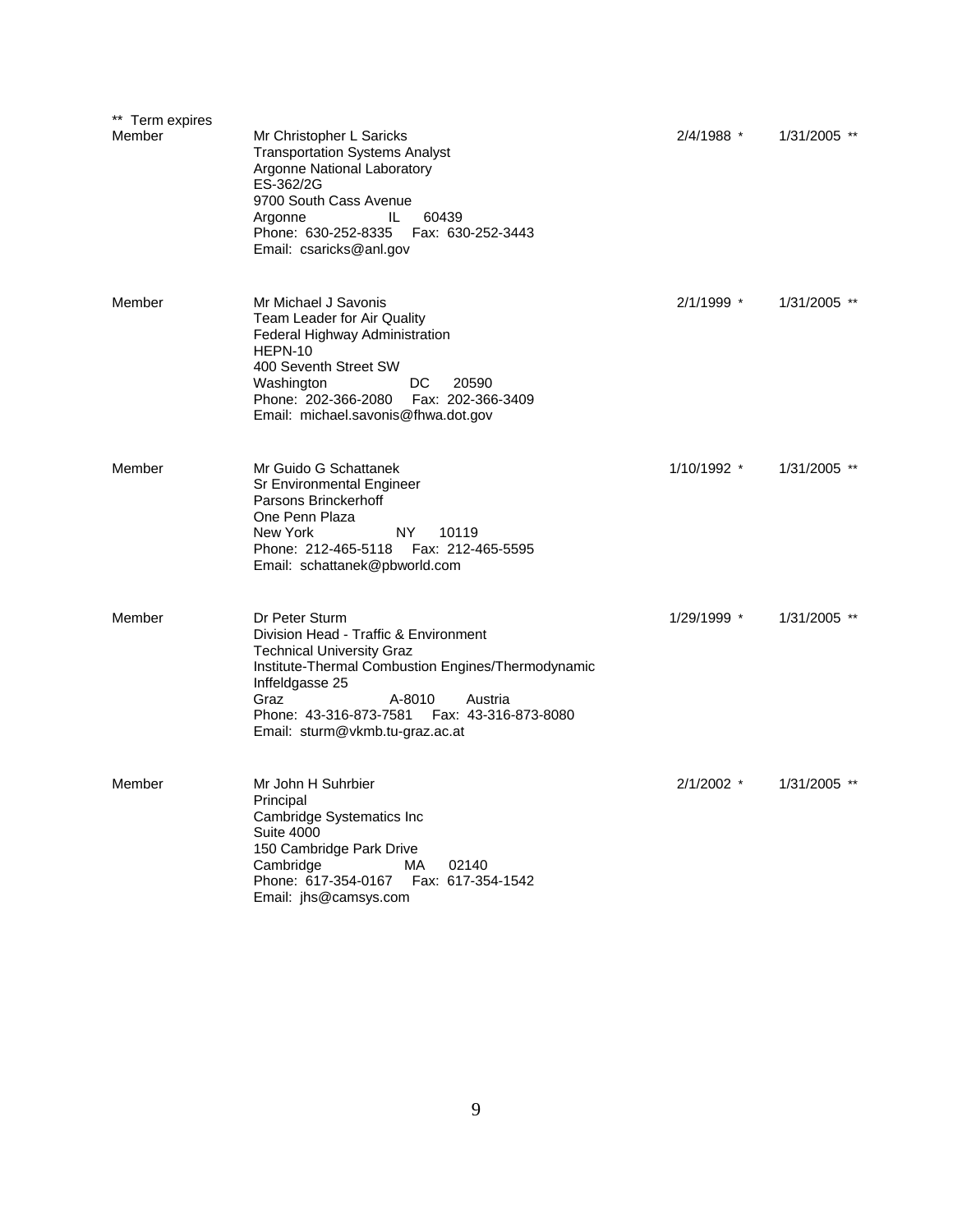| $\ast$<br>Original appointment date<br>** Term expires |                                                                                                                                                                                                                                                            |              | Page 4 of A1F03 |
|--------------------------------------------------------|------------------------------------------------------------------------------------------------------------------------------------------------------------------------------------------------------------------------------------------------------------|--------------|-----------------|
| Member                                                 | Dr Mohan Venigalla<br><b>Assistant Professor</b><br>George Mason University<br>4400 University Drive<br>CelE, MSN 4A6<br>Fairfax<br>VA<br>22030-4444<br>Phone: 703-993-1630<br>Fax: 703-993-1521<br>Email: mvenigal@gmu.edu                                | $2/1/2002$ * | 1/31/2005 **    |
| Member                                                 | Dr Roger L Wayson<br>Associate Professor<br>University of Central Florida<br>P O Box 162450<br>Civil & Environ Engrg<br>Orlando<br>FL.<br>32816-2450<br>Phone: 407-823-2480<br>Fax: 407-823-3315<br>Email: wayson@pegasus.cc.ucf.edu                       | 2/4/1988 *   | 1/31/2005 **    |
| Member                                                 | Mr Tom Wenzel<br>Scientist<br>Lawrence Berkeley National Lab<br>One Cyclotron Road<br>Mail Stop 90-4000<br>CA<br>Berkeley<br>94720<br>Phone: 510-486-5753<br>Fax: 510-486-6996<br>Email: tpwenzel@lbl.gov                                                  | $2/1/2001$ * | $1/31/2005$ **  |
| Member                                                 | Dr John Zamurs<br><b>Head Air Quality Section</b><br>New York State Department of Transportation<br>EAB 5-303<br>1220 Washington Avenue<br>Albany<br>12232<br>NY.<br>Phone: 518-457-5646<br>Fax: 518-457-6887<br>Email: jzamurs@gw.dot.state.ny.us         | 5/4/1991 *   | 1/31/2005 **    |
| Young Member                                           | Ms Rebecca K Dennison<br><b>Air Quality Specialist</b><br>Federal Highway Administration<br>826 J J Pickle Federal Bldg<br>300 East 8th Street<br>78701<br>Austin<br>ТX<br>Phone: 512/536-5945<br>Fax: 512/536-5990<br>Email: rebecca.denison@fhwa.dot.gov | 9/24/2002 *  | 1/31/2006 **    |